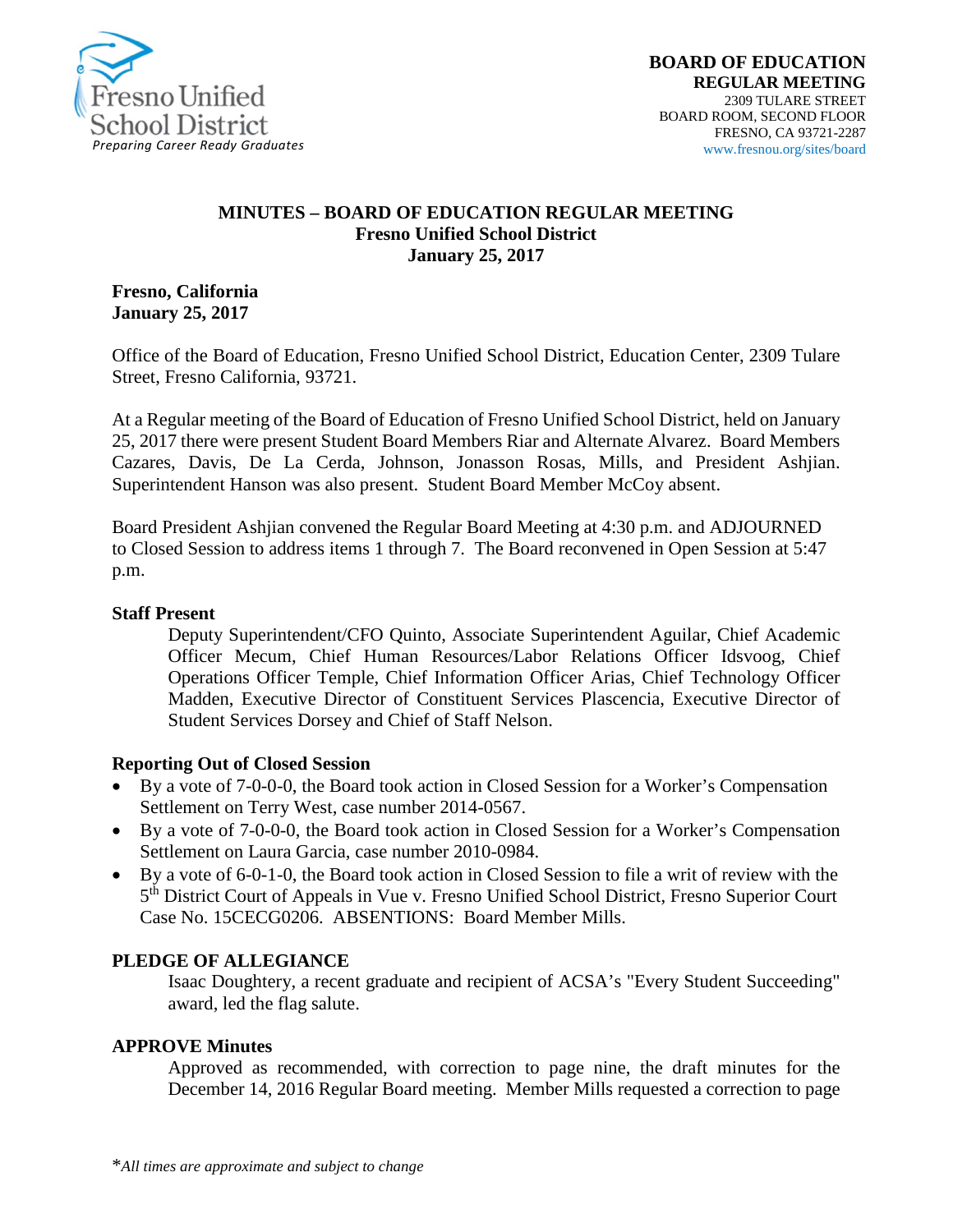nine, in the motion for approval, to reflect that there was a request to have Board Bylaw 9233 and 9140 modified. Member Mills moved for approval, seconded by Member Jonasson Rosas, which carried a vote of 7-0-0-0, as follows: AYES: Board Members: Cazares, Davis, De La Cerda, Johnson, Jonasson Rosas, Mills and President Ashjian.

*Board Member Jonasson Rosas left the dais and returned later in the meeting.*

# **ADOPT Resolution Proclaiming the Month of February 2017 as African American History Month**

The Board of Education adopted a resolution proclaiming the month of February 2017 as African American History Month. All schools were encouraged to celebrate the contributions of African Americans throughout the month of February through the use of curricular materials and other school-related activities. Member Johnson moved for approval, seconded by Member Mills, which carried a vote of 8-0-0-1, as follows: AYES: Student Board Member Riar and Alternate Alvarez. Board Members: Cazares, Davis, De La Cerda, Johnson Mills and President Ashjian. ABSENT: Board Member Jonasson Rosas absent for the vote.

# **HEAR Reports from Student Board Representatives**

Jennifer Garcia ASB Commissioner of Link Crew and SAB Representative from Roosevelt High School provided a report to the Board of Education, sharing details from their Student Advisory Board meeting and ongoing events at Roosevelt. Jennifer Garcia thanked Trustee Jonasson Rosas for attending their SAB meeting and thanked her for answering questions. In addition, Tehipite Middle School student ambassadors were also introduced and given the opportunity to share highlights of various school activities and experiences.

# **HEAR Report from Superintendent**

- Superintendent shared highlights of Addicott Elementary's open house, showing off the site's new modernized buildings and campus. Addicott serves Fresno Unified's most medically fragile and severely disabled students in kindergarten through sixth grade. The Superintendent thanked Fresno voters who passed Measure Q making the \$2.5 million modernization possible. Superintendent went on to thank Addicott Principal Katrina Pleshe, community partners who made the open house possible and the Fansler Foundation for their generous grant providing equipment for the amazing sensory room.
- With approval of agenda item A-11, the district will officially launch the new emergency notification system, "Rapid Alert". The launch will include, principal talking points, posters, fact sheets and TV commercials on a number of local stations, and in multiple languages. A test message will go out to parents and guardians with easy to follow instructions on how to Opt In.
- Superintendent Hanson ended his remarks by noting a discussion on the upcoming initiative to add Health and Wellness Centers on school campuses scheduled for the February 8<sup>th</sup> Board Meeting.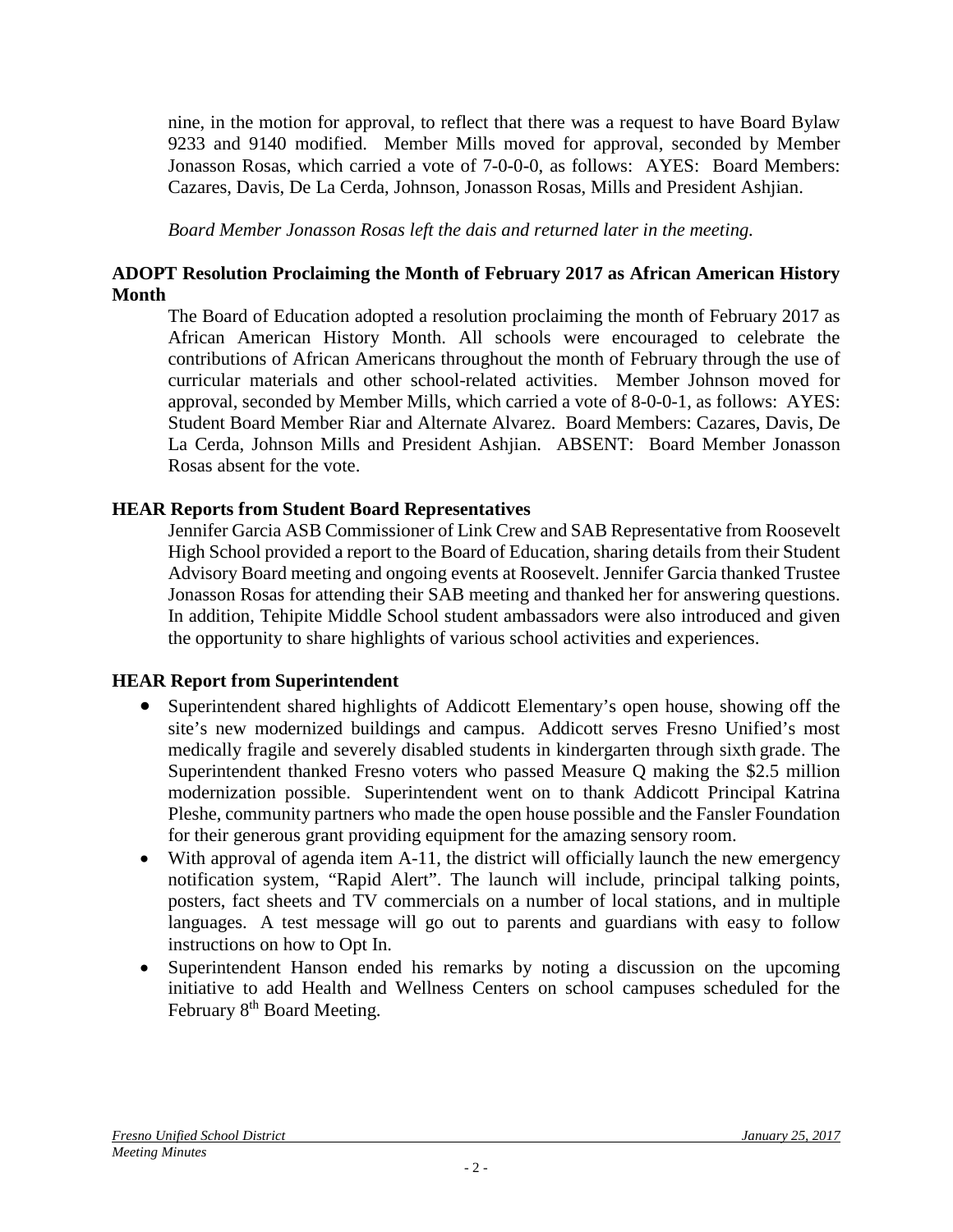On a motion by Member De La Cerda, seconded by Member Davis, the consent agenda, exclusive of agenda items: A-3, A-5, A-8, A-9, A-10, A-11, A-12 and A-13 which were pulled for further discussion, was approved on a roll call vote of 8-0-0-1 as follows: AYES: Student Board Member Riar and Alternate Alvarez, Board Members: Cazares, Davis, De La Cerda, Johnson, Mills and President Ashjian. ABSENT: Board Member Jonasson Rosas.

# **A. CONSENT AGENDA**

## **A-1, APPROVE Personnel List APPROVED**, **as recommended** the Personnel List, Appendix A, as submitted.

**A-2, ADOPT Findings of Fact and Recommendations of District Administrative Board ADOPTED, as recommended** the Findings of Fact and Recommendations of District Administrative Panels resulting from hearings on expulsion and readmittance cases conducted during the period since the January 11, 2017, Regular Board Meeting.

### **A-3, APPROVE Budget Revision No. 2 for Fiscal Year 2016/17** PULLED for discussion

**APPROVED**, **as recommended** Budget Revision No. 2 for fiscal year 2016/17. Periodic updates to the district's budget are presented to the Board of Education for approval. Budget Revision No. 2 includes adjustments for updated information and necessary adjustments to support the acceptance of various grant awards.

For the record, comments/questions were made regarding the importance of more instructional materials in the classroom, clarification on adjustments to the CTE grants, the need for two data specialist and a customer service specialist, the community school liaison expenditure, the increase to the Children's Center Fund, mobile finger printing, new hires and mobile finger printing, library supplies, several items are included in the budget revision and some the board are seeing for the first time, and why there is no backup material for each item. Deputy Superintendent/CFO Ruth Quinto, Executive Officer Sally Fowler, Chief Human Resources/Labor Relations Officer Paul Idsvoog, Chief of Staff Bob Nelson, Executive Officer Tammy Townsend and Phil Skei with Reform Fresno were available to answer questions and provide clarification. Member Davis moved for approval, seconded by Member De La Cerda, which carried a 6-0-0-1 vote. AYES: Board Members: Cazares, Davis, De La Cerda, Johnson, Mills, and President Ashjian. ABSENT: Board Member Jonasson Rosas.

# **A-4, APPROVE Agreement with Claremont Partners**

**APPROVED**, **as recommended** an agreement with Claremont Partners to provide review and analysis of medical claims related to outpatient imaging (x-ray, MRI and CT scan) services for preferred provider (PPO) health plan participants. The goal is improved cost transparency, informed consumer purchasing and lower plan costs for these services.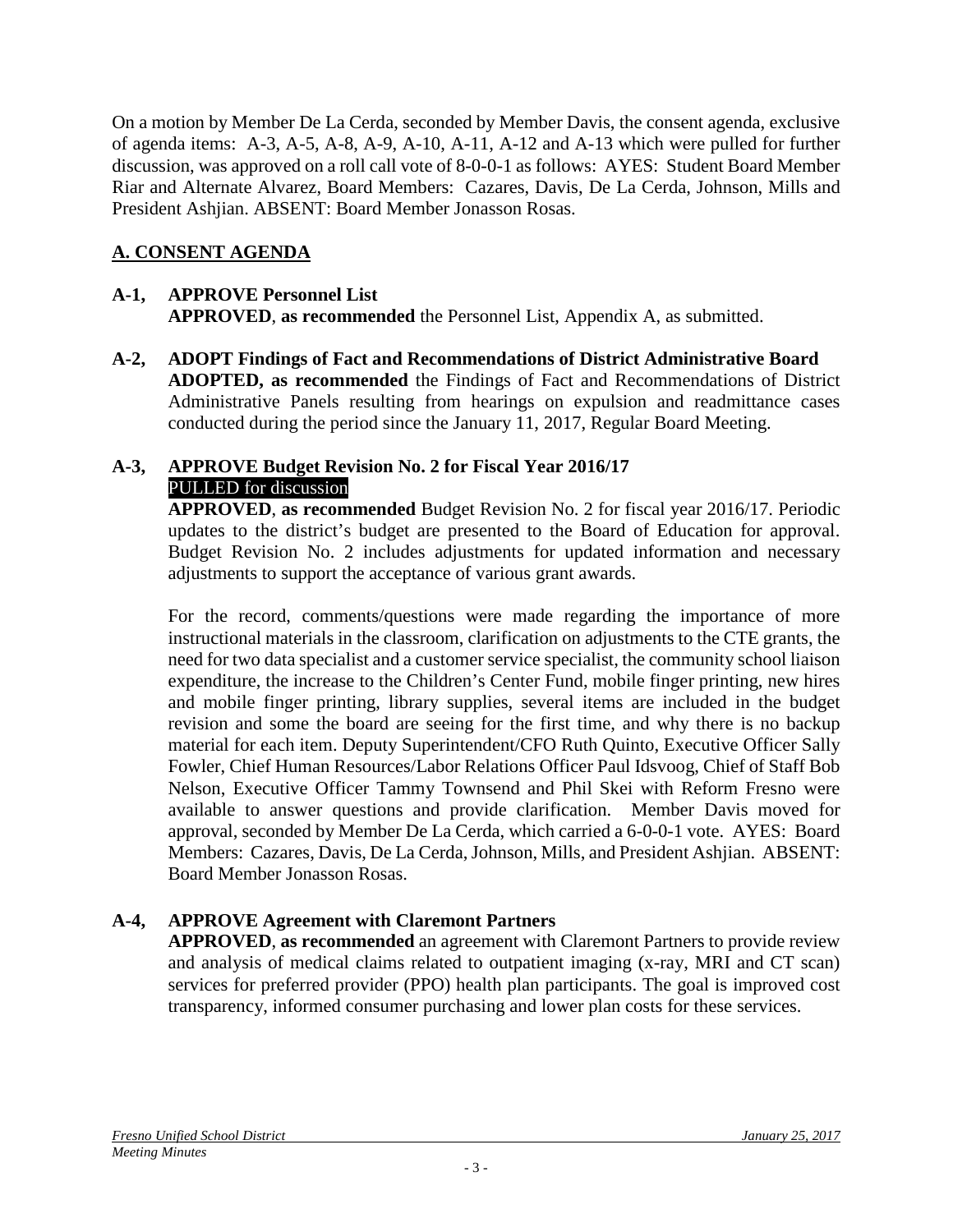## **A-5, APPROVE Annual Agreement with the California Office to Reform Education** PULLED for discussion

**APPROVED**, **as recommended** an Independent Contractor Services Agreement and Statement of Work with the California Office to Reform Education (CORE) Districts to provide support to Fresno Unified School District's collaboration with the other CORE districts. The CORE districts are a collaboration of school districts working together to improve student achievement through highly productive, meaningful partnership and learning between member school districts. Currently eight school districts serving more than one million students participate in the collaborative: Fresno, Garden Grove, Long Beach, Los Angeles, Oakland, Sacramento, San Francisco, and Santa Ana Unified.

For the record, comments/questions were made regarding the cost of the annual agreement, the lateness of receiving the agreement and if the board will be able to review again in June. Superintendent Hanson, and Executive Director Dave Calhoun, were available to answer questions and provide clarification. Member Davis moved for approval, seconded by Member De La Cerda, which carried a 6-0-0-1 vote. AYES: Board Members: Cazares, Davis, De La Cerda, Johnson, Mills, and President Ashjian. ABSENT: Board Member Jonasson Rosas.

# **A-6, APPROVE Agreement for External Audit Services**

**APPROVED**, **as recommended** a Request for Proposal (RFP) for external auditing services. Request for Proposal (RFP) 17-08 was lawfully advertised on September 26 and October 3, 2016, with proposals due October 31, 2016. Two firms responded to the RFP. The Audit Committee met on December 7, 2016 where the two firms presented their proposals. After careful consideration and based on their superior qualifications, the Audit Committee approved a recommendation to the Board of Education that Crowe Horwath be awarded the external audit services contract pending contract term negotiations.

# **A-7, APPROVE Award of Bid 17-02, Bread Products**

**APPROVED**, **as recommended** Bid 17-02 to establish pricing for bread products, such as whole wheat sandwich bread and hamburger buns, served in the National School Lunch Program and National School Breakfast Program. The request for bid was lawfully advertised on July 20, 2016 and July 27, 2016. The bids were opened on August 3, 2016. Notifications were sent to six (6) vendors, and the district received three (3) responses. The bid is for a one-year term price agreement with the option to extend for two additional one-year periods.

Staff recommends award to the lowest responsive, responsible bidder:

Bimbo Bakeries USA, (Fresno, California)  $$491,720$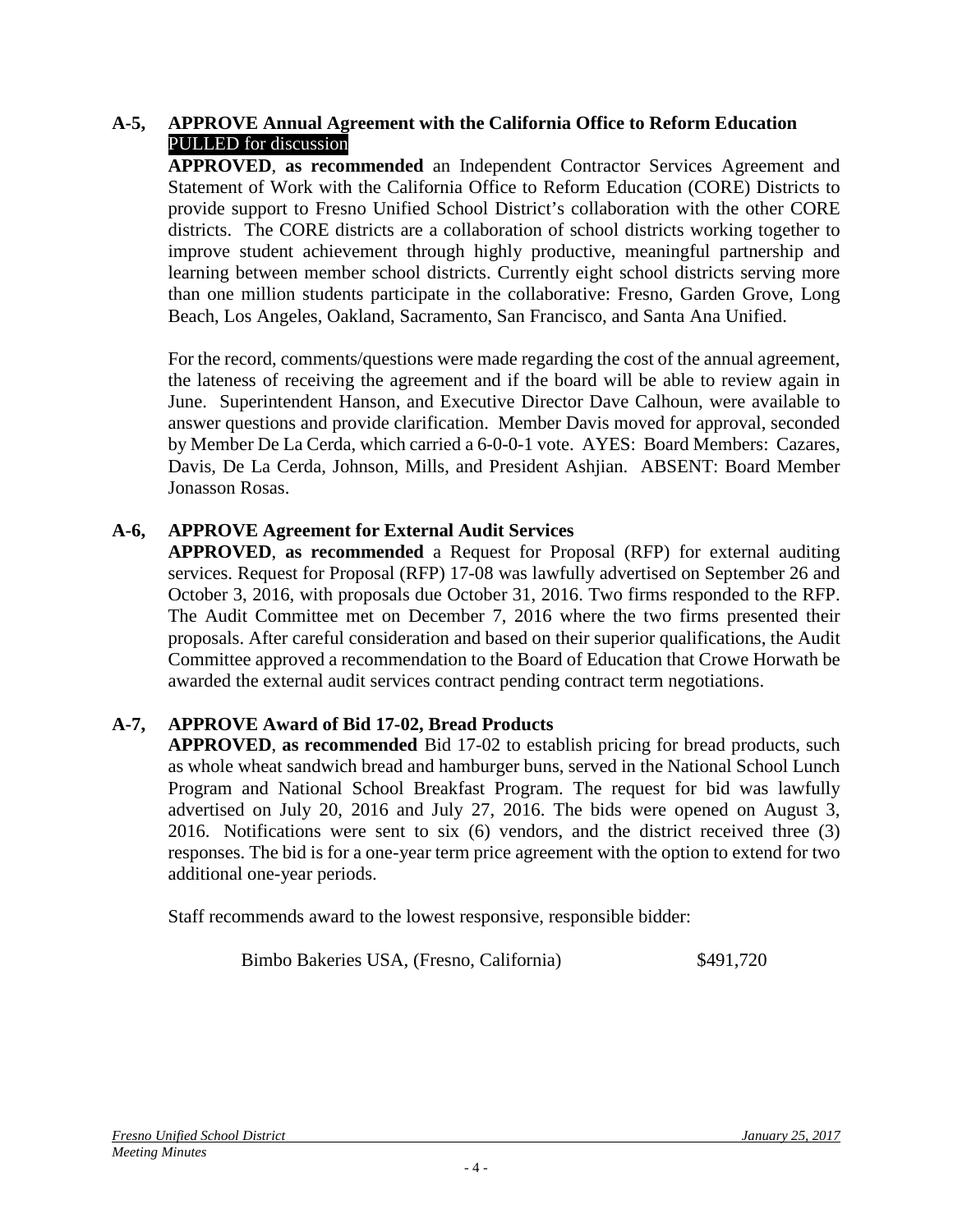# **A-8, APPROVE Independent Contractor Services Agreement with Good Company Players**

# PULLED for discussion

**APPROVED**, **as recommended** a comprehensive, standards-based production for all fifth grade students to be produced and performed by Good Company Players in April 2017.

For the record, comments/questions were made regarding the importance of this item for all fifth graders, a thank you to the Farber's for their contribution, and it was suggested by Board member Johnson to recognize Audra McDonald as a Roosevelt graduate and product of the Good Company Players. Manager Catherine Aujero was available to answer questions and provide clarification. Member Johnson moved for approval, seconded by Member Davis, which carried a 5-0-0-2 vote. AYES: Board Members: Cazares, Davis, Johnson, Mills, and President Ashjian. ABSENT: Board Member De La Cerda and Jonasson Rosas.

# **A-9, APPROVE Agreement with Hanover Research**  PULLED for discussion

**APPROVED**, **as recommended** an agreement with Hanover Research. Hanover Research (HR) will support Fresno Unified in exploring a number of initiatives, which may include but not limited to, data analysis and assessment practices evaluation.

For the record, comments/questions were made regarding the data information that was requested for each of the high schools and middle schools. Superintendent Hanson, Associate Superintendent Aguilar, and Executive Director Calhoun were available to answer questions and provide clarification. Member Ashjian moved for approval, seconded by Member Davis, which carried a 5-0-0-2 vote. AYES: Board Members: Cazares, Davis, De La Cerda, Johnson, and President Ashjian. ABSENT: Board Member Jonasson Rosas and Mills.

### **A-10, APPROVE Renewal of Independent Contractor Services Agreement with Panorama, Inc. for Survey Administration and Reporting Service** PULLED for discussion

**APPROVED**, **as recommended** a contract for Panorama Inc. to provide support to the Fresno Unified School District's student, staff, and parent survey initiatives. Pursuant to this agreement, the contractor will support online student, staff, and family survey programs for the district, including survey administration and reporting.

For the record, comments/questions were made regarding concerns around work already being done prior to the contract coming to the board and if the contract will come back to the board for review at the end of the school year. Associate Superintendent Aguilar, and Executive Director Calhoun were available to answer questions and provide clarification. Member Davis moved for approval, seconded by Member De La Cerda, which carried a 6- 0-0-1 vote. AYES: Board Members: Cazares, Davis, De La Cerda, Johnson, Mills and President Ashjian. ABSENT: Board Member Jonasson Rosas.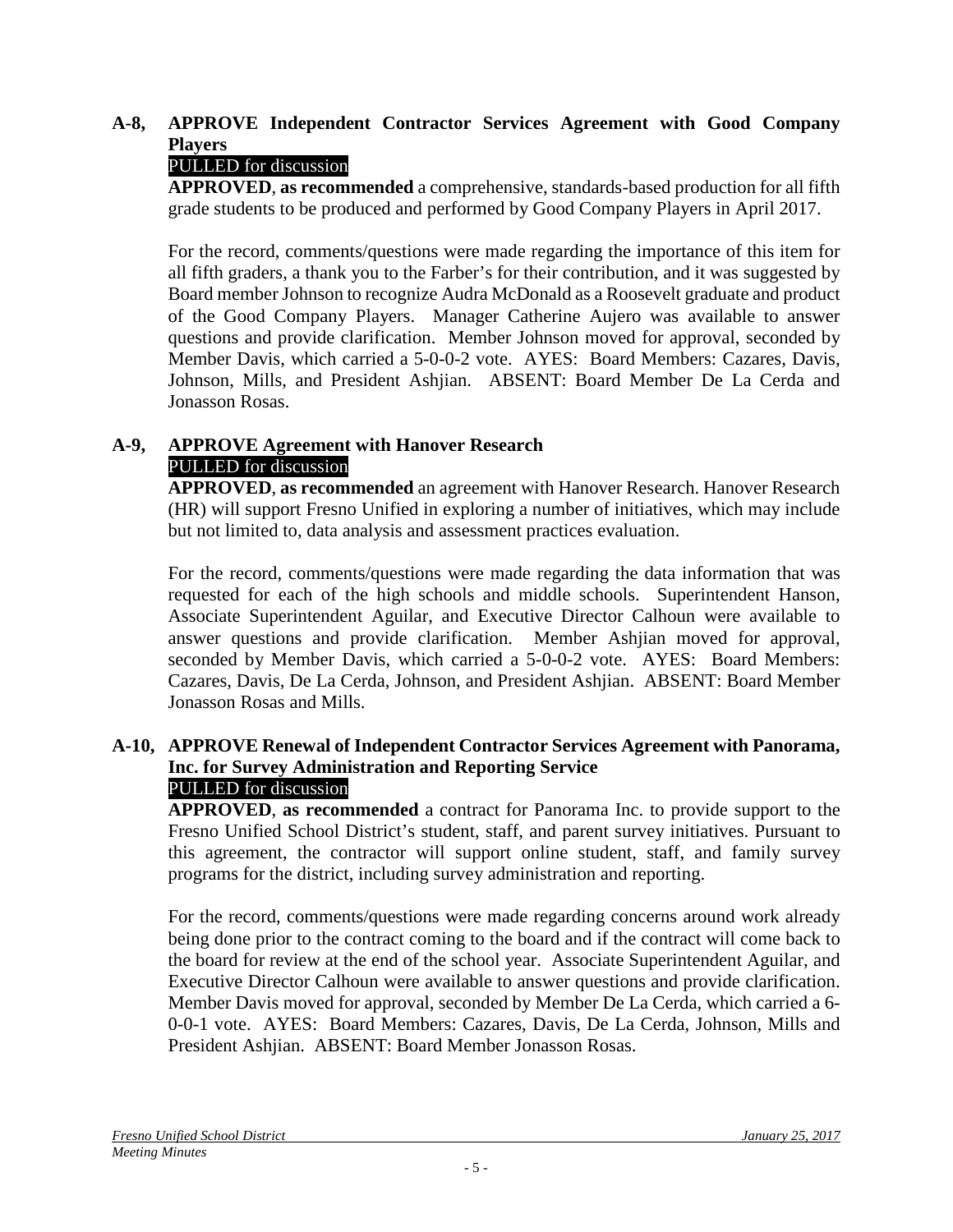# **A-11, APPROVE Service Agreements with Media Partnerships for Community Outreach and Communication**

# PULLED for discussion

**APPROVED**, **as recommended** Service agreements from KFSN, KSEE/KGPE, Univision and AMP TV to facilitate a comprehensive information and outreach effort in the areas of the Emergency Text Notification System, Cyber Safety, scholarship and financial aid opportunities, CTE programs, enrollment dates and partnerships, opportunities to recover student credits and district employment recruitment.

For the record, comments/questions were made regarding concerns about the type of work that would be conducted using these funds and whether or not we reached out to our media outlets for free air time. Administrative Analyst Idsvoog was available to answer questions and provide clarification. Member Davis moved for approval, seconded by Member De La Cerda, which carried a 4-2-0-1 vote. AYES: Board Members: Cazares, Davis, De La Cerda, and Johnson. NOES: Board Member Mills and President Ashjian. ABSENT: Board Member Jonasson Rosas.

## **A-12, RATIFY the Filing of Notice of Completion for the Following Project** PULLED for discussion

**RATIFIED, as recommended** Notice of Completion for the following project, which has been completed according to plans and specifications:

Bid 16-18 Compressed Natural Gas (CNG) Fueling Conversion 2016 Row 2

For the record, comments/questions were made regarding if fueling our buses is faster now that we have our own pumps, and reasons for abstaining to the vote. Member Davis moved for approval, seconded by Member De La Cerda, which carried a 5-0-1-1 vote. AYES: Board Members: Cazares, Davis, De La Cerda, Johnson, and Mills. ABSTENTION: President Ashjian. ABSENT: Jonasson Rosas.

*Superintendent Hanson left the board meeting at 7:30 p.m. and Deputy Superintendent/CFO Quinto assumed his seat on the dais.* 

## **A-13, RATIFY Purchase Orders from October 1, 2016 through October 31, 2016** PULLED for discussion

**RATIFIED, as recommended** purchase orders issued from October 1, 2016, through October 31, 2016. Purchase orders for \$10,000 or more are presented first, followed by purchase orders for less than \$10,000. A list of purchase orders issued for Associated Student Body (ASB) accounts is also provided.

For the record, comments/questions were made regarding reasons for abstaining to the vote. Member Davis moved for approval, seconded by Member Johnson, which carried a 5-0-1-1 vote. AYES: Board Members: Cazares, Davis, De La Cerda, Johnson, and Mills. ABSTENTION: President Ashjian. ABSENT: Jonasson Rosas.

### **END OF CONSENT AGENDA**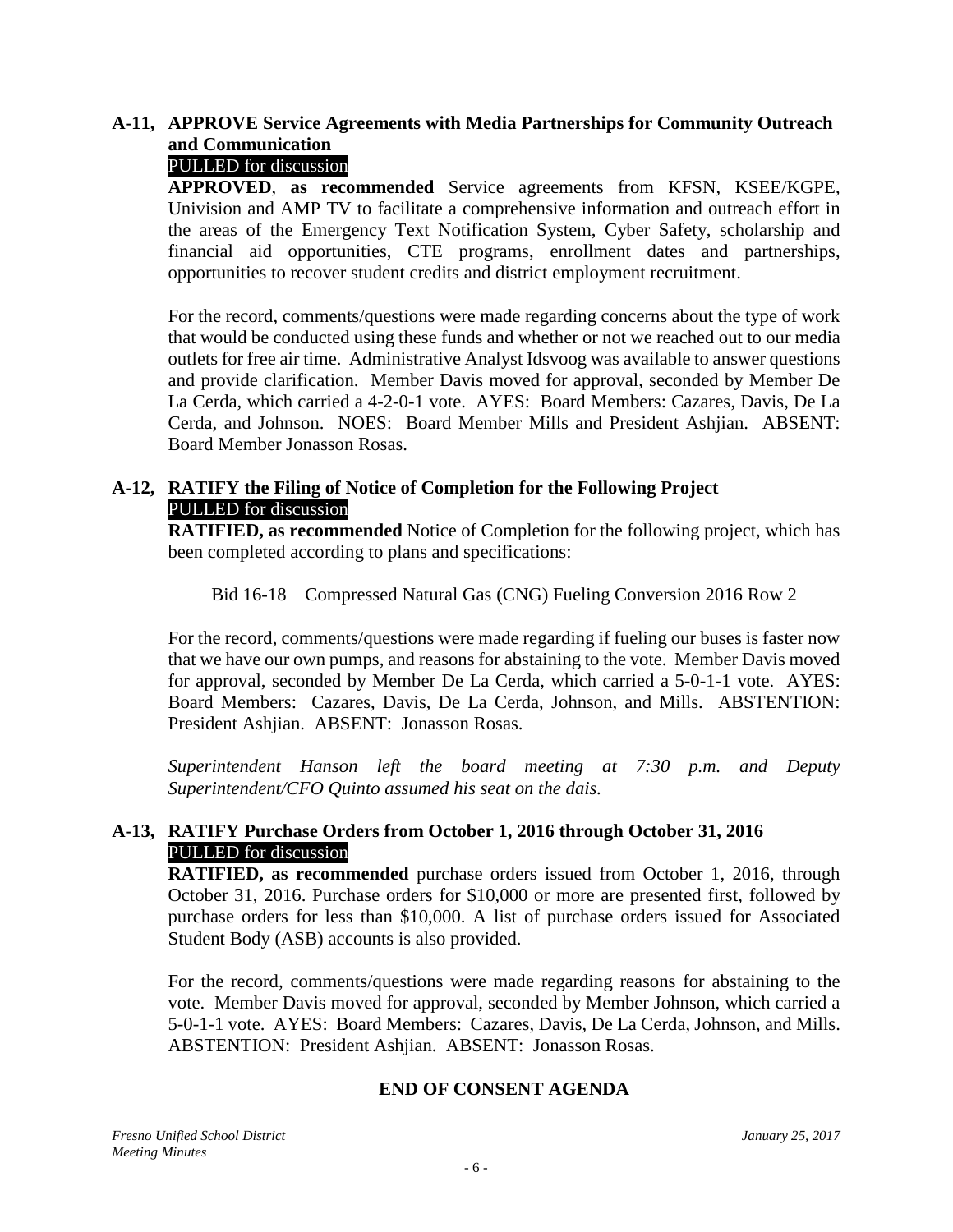# **UNSCHEDULED ORAL COMMUNICATIONS**

**Francine and Murry Farber –** Spoke about Agenda Item A-8 - Approve Independent Contractor Services Agreement with Good Company Players. Mr. Farber wanted to clarify that the \$28,000 for this item would not be coming out of district funds that it was a gift from Mr. and Mrs. Farber, and the importance of exposing your young students to the Arts.

**Chrissy Kelly –** Spoke about the inadequate facilities and the segregation of students at Starr Elementary.

**Kenneth R. Mackie from the law firm of Canelo, Wallace, Padron & Mackie speaking on behalf of Fresno Watchdogs for Ethical Bidding –** Spoke about his complaint filed with the Fair Political Practice Commission regarding alleged conflict of interest violations by a trustee.

**Willie Lopez from the Fresno Immigration Coalition –** Would like the district to adopt a resolution recognizing the Fresno Unified School District as safe haven for students and families.

*Board Member Jonasson Rosas returned to the board meeting at 7:54 p.m.*

# **B. CONFERENCE/DISCUSSION AGENDA**

# **Agenda Item B-14, Present Update for the Joint Health Management Board**

The Board of Education was provided an update regarding the Joint Health Management Board's (JHMB) strategic work for the past year, which included a short financial summary of the Health Fund's performance during a period of intense cost pressures and regulatory reform. In addition, the overview discussed processes to maximize outcomes, highlight JHMB's strategy and goals for 2016/17 and recognize health/wellness champions for their work and site contributions toward improved employee health and long-term sustainability of the medical benefit.

Presentation by Deputy Superintendent/CFO, Ruth F. Quinto

An opportunity was provided to hear questions/concerns from members of the board and staff was available to respond.

For the record, comments/questions were made regarding the Wellness Program and the March of Dimes Walk, challenges the schools put on, and a thank you to all the individuals who give of their time to serve on the JHMB committee. Deputy Superintendent/CFO Quinto and JHMB committee member Viola Schubert were available to answer questions and provide clarification. No action was required for this item.

### **Agenda Item B-15, Present and Discuss Overview of Governor's 2017/18 Proposed Budget**

Governor Brown released his proposed 2017/18 State Budget on January 10, 2017. Staff attended a School Services of California workshop focused on the new budget on January 17, 2017 to receive the most updated information. This information was presented to the Board of Education at the January 25, 2017 Board meeting. The presentation and discussion outlined the Governor's 2017/18 Proposed Budget.

# Presentation by Deputy Superintendent/CFO, Ruth F. Quinto

An opportunity was provided to hear questions/concerns from members of the board and staff was available to respond.